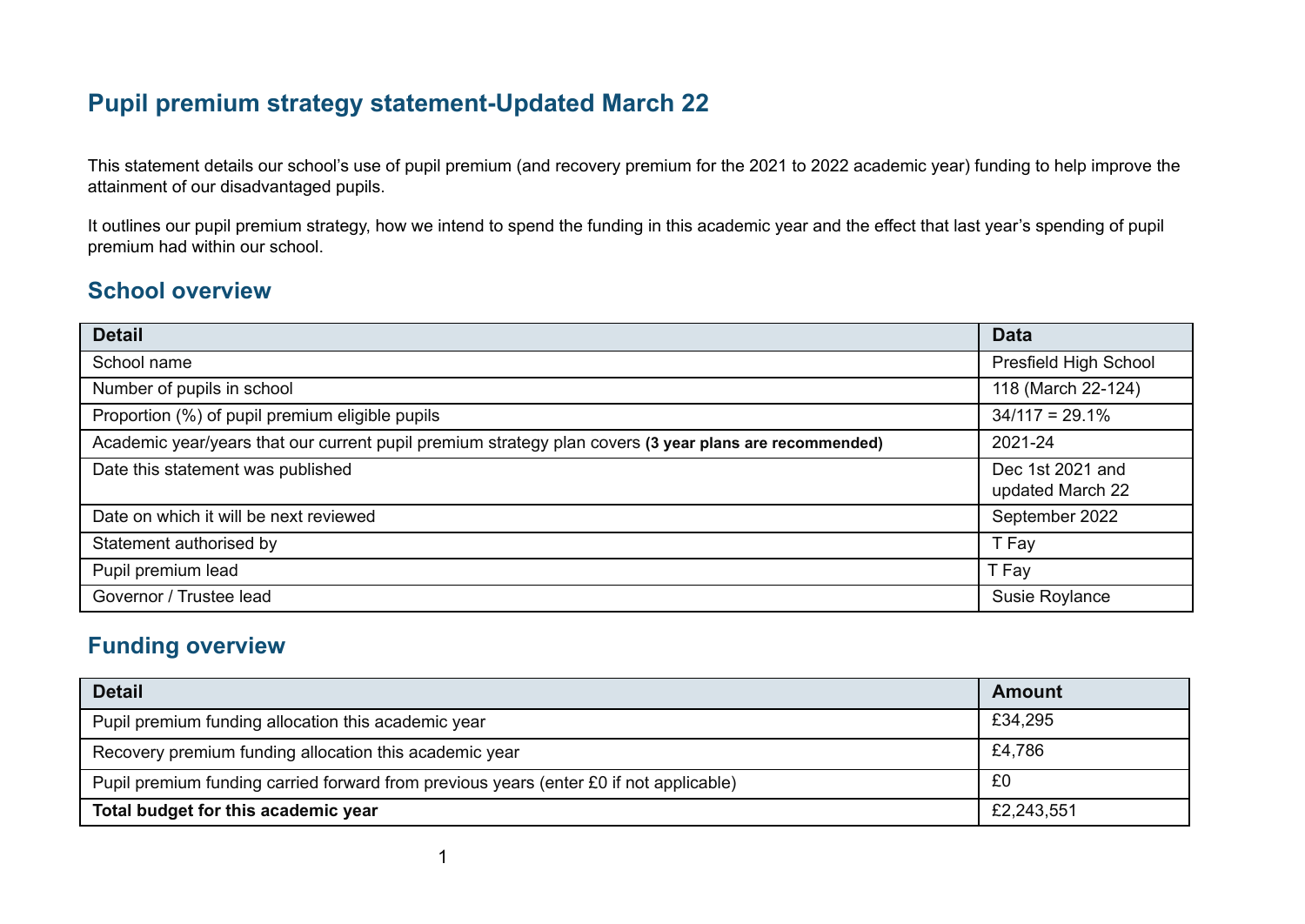# **Part A: Pupil premium strategy plan**

#### **Statement of intent**

At Presfield we adhere to Dr Stephen Shores' maxim that "if you have met **one** person with autism you have met **one** person with autism". Consequently our curriculum is innovative and flexible allowing personalisation and support to enable our students to access and contribute meaningfully to society.

As a school, we are committed to raising both the academic and social progress for all our students. We recognise that for our students in receipt of Pupil Premium significant barriers may hamper such progress.

At Presfield our long term goal is to improve the employability and life chances of our students. We aim to support our young people to advocate for themselves. In particular empowering our students to have the confidence to inform others of their needs. Young people with autism in the workplace should be supported by employers making reasonable adjustments. We want to develop students who are able to articulate their needs in order that they can receive the support and nurture they need once they have left Presfield.

We look to encourage our students by

- Building resilience to promote independent learning
- Empower our students to recognise and advocate for themselves in order to access and contribute meaningfully to society

The spending plan will be reviewed termly to ensure we continually monitor the impact of Pupil Premium spending enabling our most disadvantaged students to maximise their potential.

#### **Challenges**

This details the key challenges to achievement that we have identified among our disadvantaged pupils.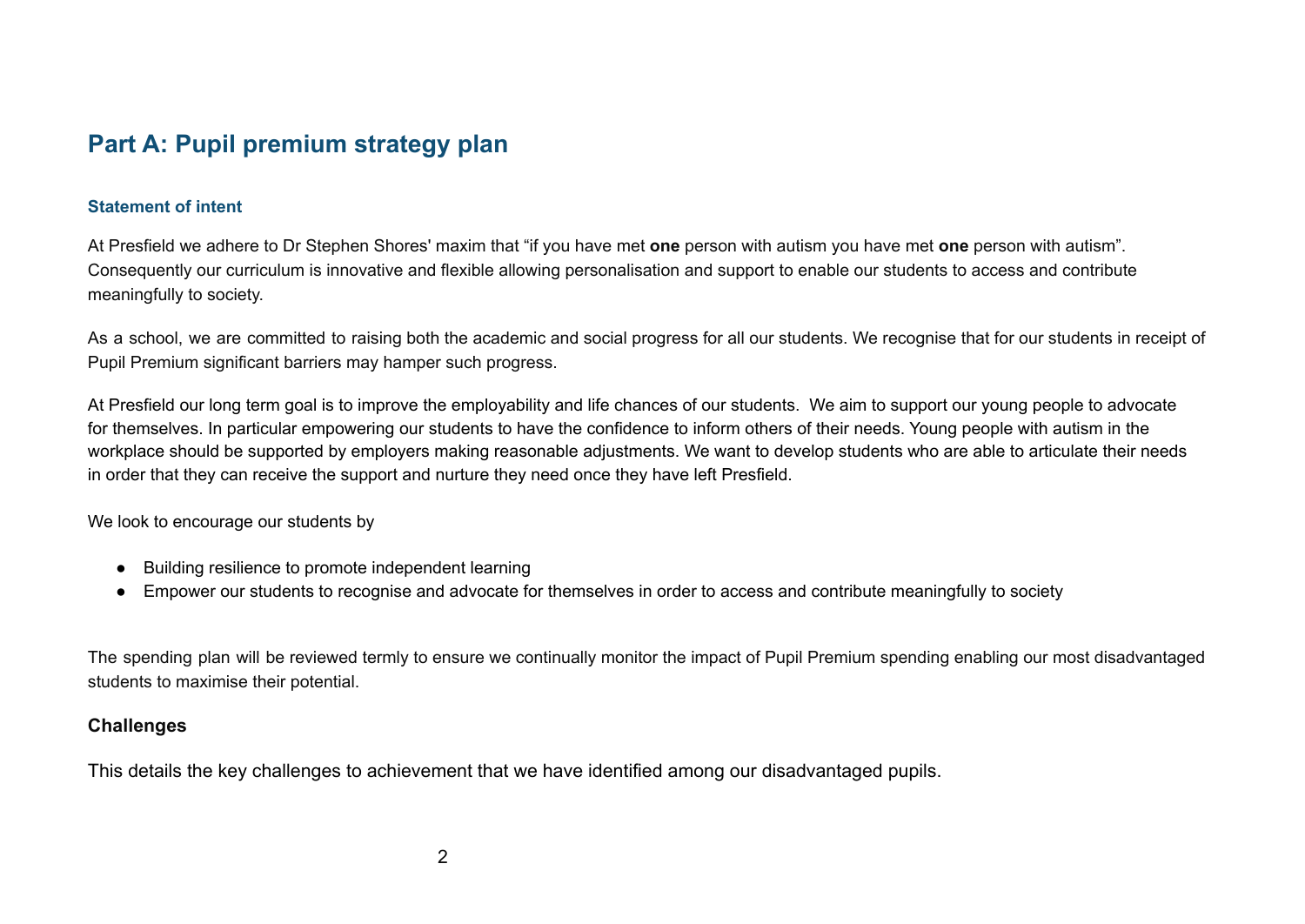| Challenge<br>number | <b>Detail of challenge</b>                                                                                                                                                                                                                                                                                                                                                                                                       |
|---------------------|----------------------------------------------------------------------------------------------------------------------------------------------------------------------------------------------------------------------------------------------------------------------------------------------------------------------------------------------------------------------------------------------------------------------------------|
|                     | Students can lack self-esteem, confidence and trust in others which has been exacerbated by a lack of opportunity to socialise and access<br>enrichment activities to support cultural capital and character education. (Pledges)                                                                                                                                                                                                |
|                     | Students can arrive at school hungry and unready to learn. Hunger causes our bodily and mental functions to weaken and fail. When the brain<br>detects a potential scarcity of food, it diverts bandwidth and attention towards the need to find food. Finding food becomes, to the brain, far<br>more important than listening to a teacher. Calories provide energy without energy students will not thrive in their learning. |
|                     | Students and families can lack aspiration in terms of attendance, career progression and relevance of qualification. Lacking aspiration leads to<br>a lack of cultural experiences which in turn results in poorer attainment.                                                                                                                                                                                                   |
|                     | Students' home learning environment and access to wider reading, remote learning and resources can create a level of challenge and barrier<br>thus halting the development of character education and future successes of students.                                                                                                                                                                                              |
|                     | High ability students who are eligible for PP are not making expected progress academically across KS3 and KS4.                                                                                                                                                                                                                                                                                                                  |

## **Intended outcomes**

This explains the outcomes we are aiming for **by the end of our current strategy plan**, and how we will measure whether they have been achieved.

| <b>Intended outcome</b>                                                                                                                               | <b>Success criteria</b>                                                                                                                                                                                                                                                                                                                                                                                  | <b>Progress March 22</b>                                                                                                                                                                                                                                                                                                                                                                                                                                                                |
|-------------------------------------------------------------------------------------------------------------------------------------------------------|----------------------------------------------------------------------------------------------------------------------------------------------------------------------------------------------------------------------------------------------------------------------------------------------------------------------------------------------------------------------------------------------------------|-----------------------------------------------------------------------------------------------------------------------------------------------------------------------------------------------------------------------------------------------------------------------------------------------------------------------------------------------------------------------------------------------------------------------------------------------------------------------------------------|
| 1 Students to have increased self esteem<br>leading to increased confidence, resilience<br>and access to opportunities to access cultural<br>capital. | Inside and outside success is shared<br>and celebrated, raising esteem and<br>aspirations.<br>Students have access to outside<br>speakers to share successes and<br>their experiences.<br>Students have access to cultural<br>capital experiences through the<br>pledges and curriculum at no cost to<br>them.<br>Students identified as requiring<br>1:1interventions to raise esteem and<br>confidence | Reward assemblies reintroduced and again<br>stopped due to covid. Restarting after<br>Easter. Celebration assembly for the<br>GCSEPod winners. Shared employment<br>success of sixthform students with KS3<br>students<br>Trips have restarted, students have<br>accessed Catalyst science museum,<br>Buddhist temple and a theatre trip. Students<br>attended a performance of "The Curious<br>Incident with the Dog in the Night" at the<br>Empire theatre. Several students engaging |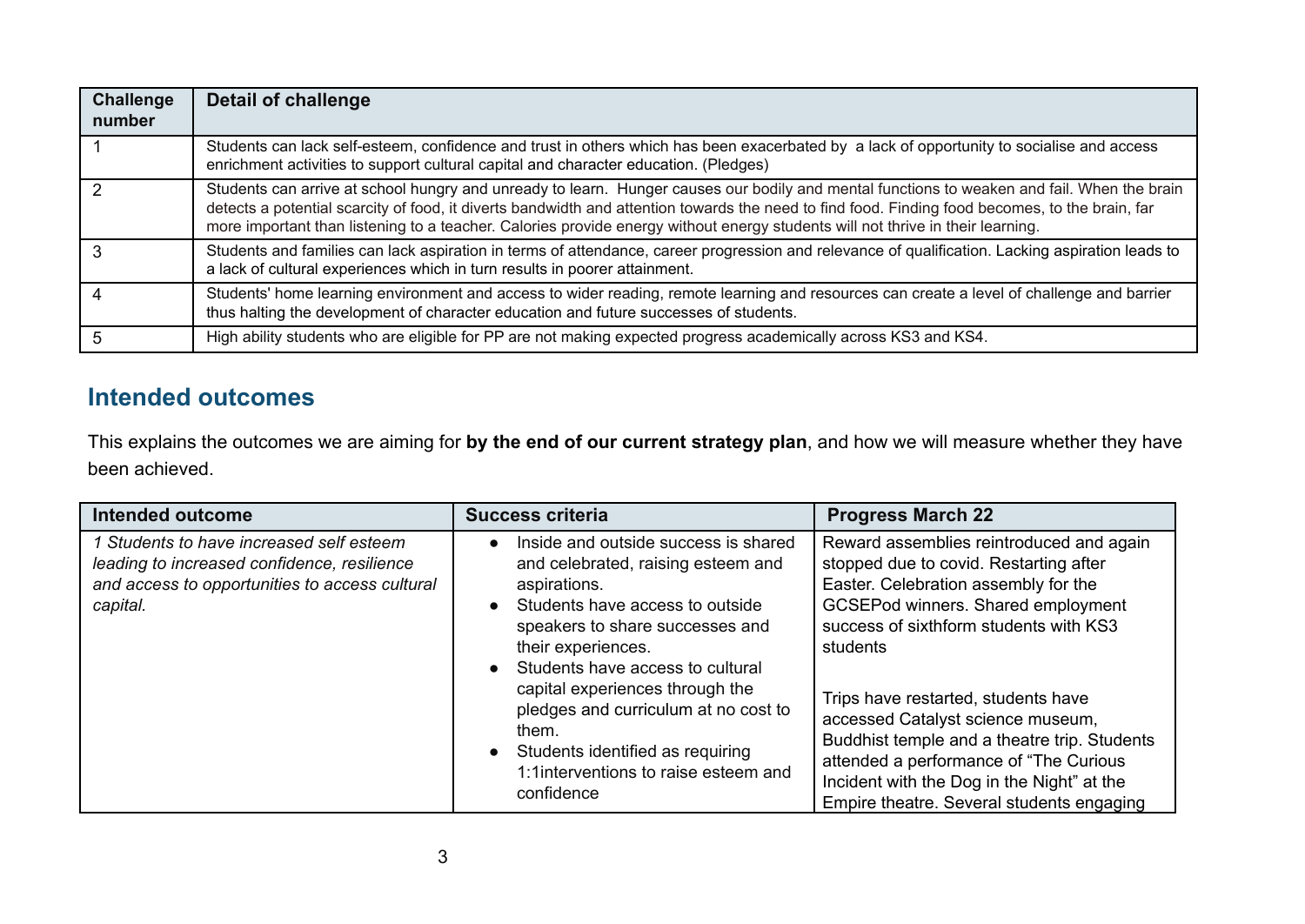|                                                                                                                             | Built in sabotage in place to develop<br>$\bullet$<br>resilience evidenced in AETs<br>Identify, through sensory<br>assessments, students who require<br>specific support to develop resilience<br>in particular areas and develop a<br>programme to create resilience<br>Access to buddy up created by taking<br>students home at the end of the<br>session<br>Students accessing the local<br>community with independence and<br>developing resilience when faced<br>with change or unpredictability.                                        | in extracurricular music sessions visited the<br>Music exhibition. One student undertaking<br>work experience in a music studio.<br>Intervention programme in place see<br>provision map. "Emotion works" undertaken<br>with year 9<br>On going sabotage in place to challenge<br>students<br>Yr 7 sensory assessments completed and<br>shared. Ongoing work to develop resilience<br>across the school<br>Buddy up back running<br>Students from year 9 through to year 14 are<br>accessing the local community<br>independently after successful travel training |
|-----------------------------------------------------------------------------------------------------------------------------|-----------------------------------------------------------------------------------------------------------------------------------------------------------------------------------------------------------------------------------------------------------------------------------------------------------------------------------------------------------------------------------------------------------------------------------------------------------------------------------------------------------------------------------------------|--------------------------------------------------------------------------------------------------------------------------------------------------------------------------------------------------------------------------------------------------------------------------------------------------------------------------------------------------------------------------------------------------------------------------------------------------------------------------------------------------------------------------------------------------------------------|
| 2 Students can access nutritional food at the<br>start of the day improving engagement and<br>social and academic progress. | Staff to be aware of the psychological<br>$\bullet$<br>impact of hunger. (Hunger impacts<br>sleep, and tired children are<br>obviously not functioning at their<br>best. Brain development is impeded<br>and worsening mental health may<br>result. Children may become<br>withdrawn, depressed, angry, and<br>detached from life. They are less able<br>to cope with the challenges of each<br>day and more likely to struggle<br>emotionally.)<br>Provide breakfast to ensure no<br>student goes hungry.<br>Monitor usage of breakfast club | with our staff, using money independently.<br>Breakfast club provided support to students<br>who were accessing their mock exams for<br>the first time. It provided not only a nutritional<br>start to the day but a place for students to<br>self regulate and discuss any fears or<br>anxieties they may have. Students<br>successfully sat their GCSE mock exams.<br>Breakfast club is now being run from the<br>school hall.<br>New till introduced to enable DSL to have up<br>to date information about students accessing<br>lunch.                         |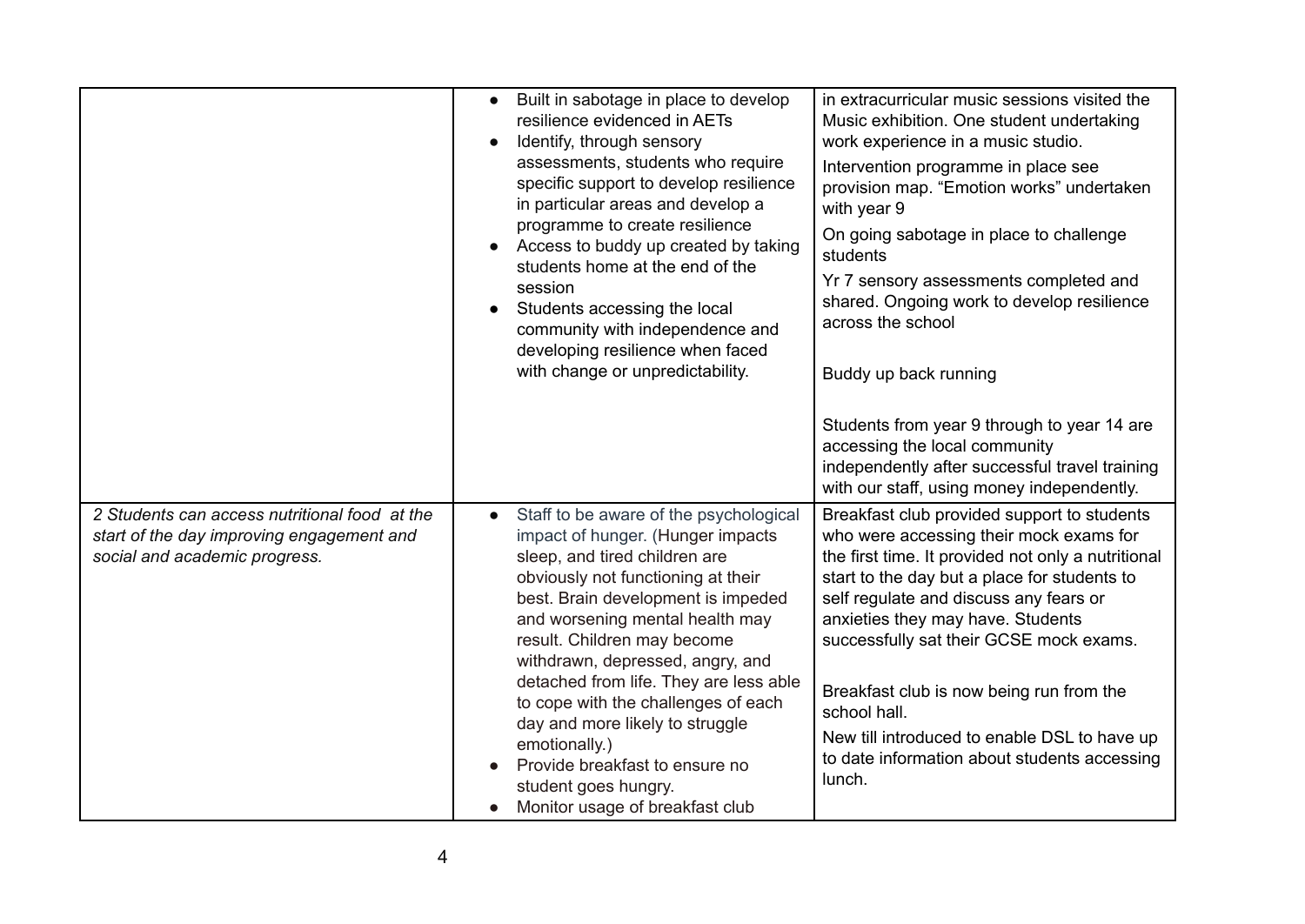|                                                                                                                                                                   | Breakfast and snacks provided prior<br>$\bullet$<br>to external examinations                                                                                                                                                                                                                                                               | Immersive cafe set up and used by students<br>pre and post mock exams                                                                                                                                                                                |
|-------------------------------------------------------------------------------------------------------------------------------------------------------------------|--------------------------------------------------------------------------------------------------------------------------------------------------------------------------------------------------------------------------------------------------------------------------------------------------------------------------------------------|------------------------------------------------------------------------------------------------------------------------------------------------------------------------------------------------------------------------------------------------------|
| 3. Students persistent absences reduced<br>supporting them to access relevant<br>progression routes<br>Students accessing pathways leading to paid<br>employment. | Identify students who are persistently<br>$\bullet$<br>absent<br>Identify barriers to attendance<br>Develop bespoke programme to<br>support attendance<br>Monitoring process in place<br>Provide bespoke parental support to<br>empower parents to improve their<br>child's attendance<br>Empower tutors to support students<br>attendance | Attendance data shared with staff and govs.<br>Links with an LA attendance officer in place.<br>Several students on bespoke attendance<br>packages<br>DSL monitors patterns in attendance                                                            |
|                                                                                                                                                                   | Create a careers lead who can<br>support PP students increasing<br>expectation<br>Ensure an extra curriculum<br>programme can provide opportunities<br>for PP students to gain cultural<br>capital                                                                                                                                         | Head of Sixthform developing a career<br>programme. Sixth Form students attended<br>the Skills Show in Liverpool and had the<br>opportunity to talk to and learn about<br>different careers.                                                         |
|                                                                                                                                                                   | Finance-ensure the most<br>disadvantaged have access to<br>necessary equipment to succeed in<br>school<br>Tracking of parental engagement in<br>activities arranged by parent support<br>worker                                                                                                                                            | Covid impacted on extra curric<br>Chrome books provided<br>PSA provided details of parent engagement<br>to the Governors.                                                                                                                            |
| 4 Students to have suitable resources and<br>opportunities to learn outside of the school<br>day                                                                  | All students have a chrome book<br>$\bullet$<br>Library space available with transport<br>home for after school use.<br>Access to home internet and learning<br>$\bullet$<br>resources (GCSEPod, My Maths)<br>Access to reading resources to<br>$\bullet$<br>support learning (text books and<br>reading for pleasure)                     | In place<br>Drawings completed, awaiting third estimate.<br>GCSEPod being widely used with the school<br>winning the national usage competition<br>competing against mainstream schools<br>across the country.<br>Link with SLP "Get Sefton Reading" |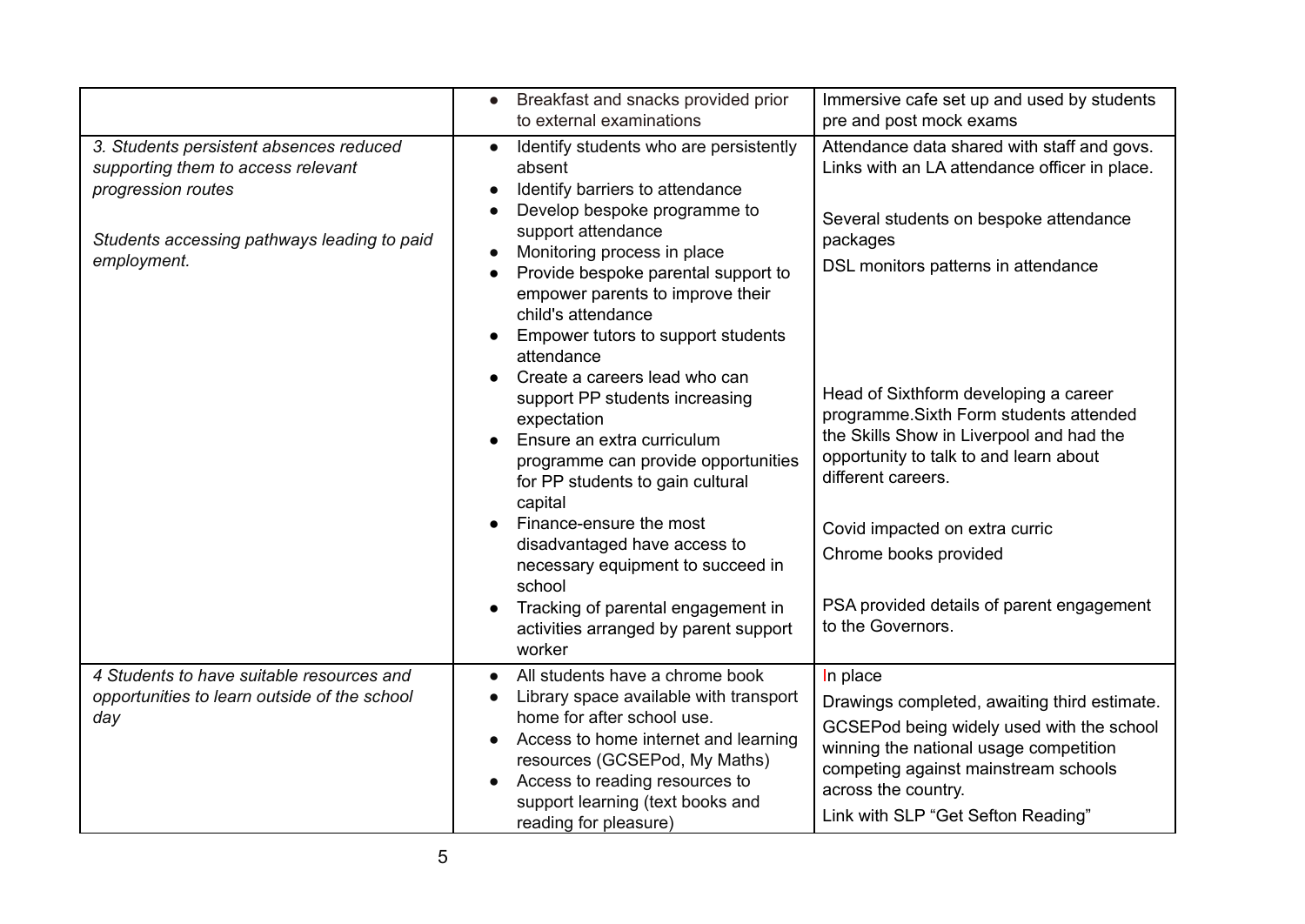|                                                                   | Access to parent support and<br>relevant courses                                                                                                                                                                                                                                   | Parent course on understanding ASC was<br>successfully run.                                                                        |
|-------------------------------------------------------------------|------------------------------------------------------------------------------------------------------------------------------------------------------------------------------------------------------------------------------------------------------------------------------------|------------------------------------------------------------------------------------------------------------------------------------|
| 5 To improve the quality of teaching for our<br>more able cohort. | All students to make two stages of<br>$\bullet$<br>progress throughout KS3<br>All students to meet KS4 target<br>$\bullet$<br>grades<br>Learning walks to demonstrate<br>teaching which engages and pushes<br>students<br>Marking and feedback challenges<br>high ability students | On going<br>50% on target<br>More able learning work March 22.<br>CPD delivered to staff following the more<br>able learning walk. |

# **Activity in this academic year**

This details how we intend to spend our pupil premium (and recovery premium funding) **this academic year** to address the challenges listed above.

## **Teaching (for example, CPD, recruitment and retention)**

Budgeted cost: £ *25 000*

| <b>Activity</b>                                                                       | Evidence that supports this approach                                                                                                                                                                                                                                                                  | <b>Challenge</b><br>number(s)<br>addressed | <b>Progress March 22</b>                                                                                      |
|---------------------------------------------------------------------------------------|-------------------------------------------------------------------------------------------------------------------------------------------------------------------------------------------------------------------------------------------------------------------------------------------------------|--------------------------------------------|---------------------------------------------------------------------------------------------------------------|
| Supporting additional<br>maths tutoring through<br>1:1 or small group<br>intervention | EEF toolkit-Individualised instruction can be an<br>effective approach to increasing pupil<br>attainment an additional 4 months progress<br>EEF toolkit-1:1 tuition might be an effective<br>strategy for providing targeted support for pupils<br>that are identified as having low prior attainment | 3,5                                        | Utilising Maths TA3 to support students.<br>Setting of Maths classes has supported<br>targeted interventions. |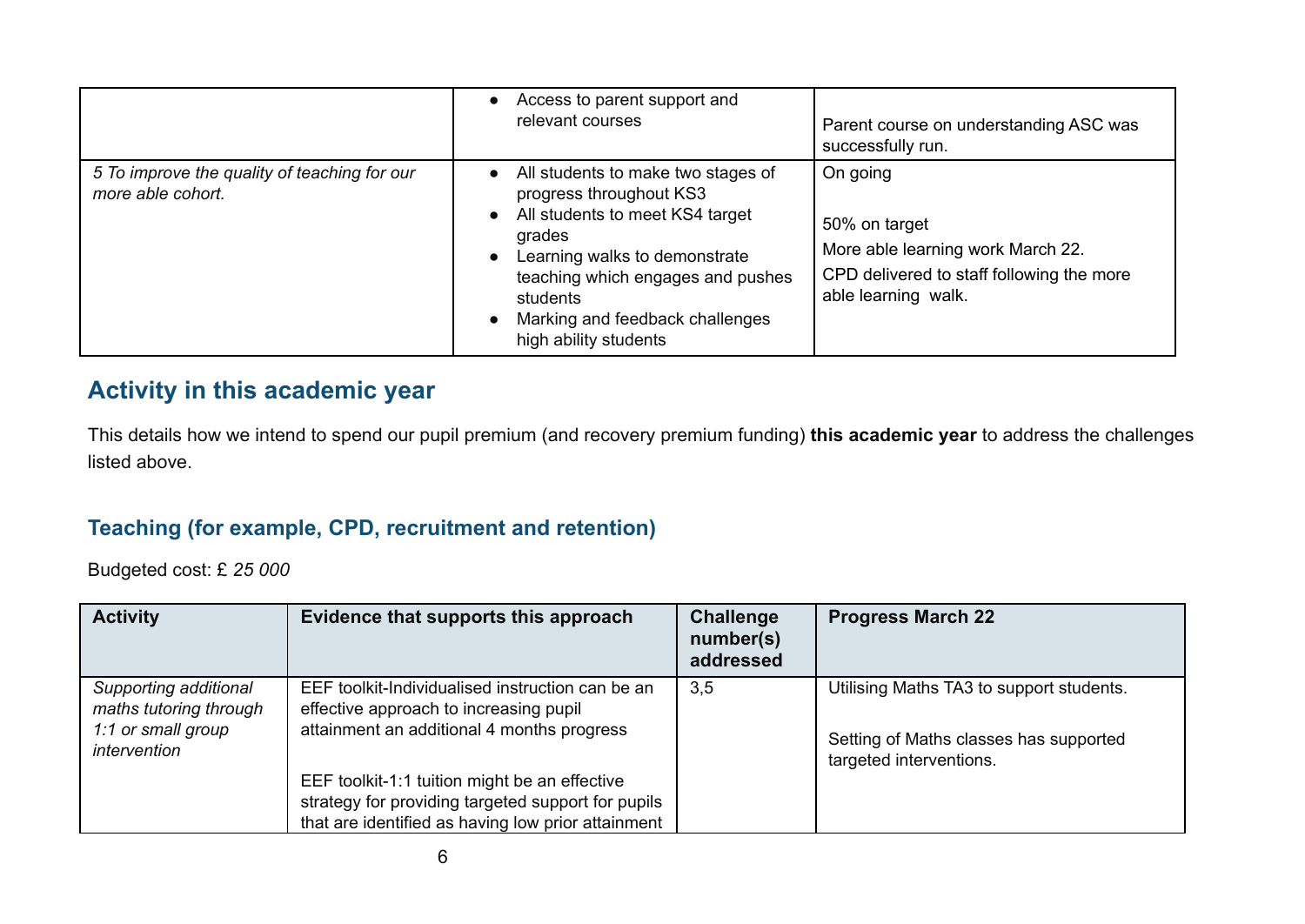|                                                               | or are struggling in particular areas increasing<br>progress by 5 months<br>EEF toolkit-Small group tuition has an average<br>impact of four months additional progress over<br>the course of a year<br>EEF toolkit-Targeted TA intervention delivering |     | Maths intervention teacher required to cover<br>maths classes due to external appointment of<br>previous maths teacher.<br>Intervention programme in place for KS4 |
|---------------------------------------------------------------|---------------------------------------------------------------------------------------------------------------------------------------------------------------------------------------------------------------------------------------------------------|-----|--------------------------------------------------------------------------------------------------------------------------------------------------------------------|
|                                                               | specific gaps can add 4 months progress                                                                                                                                                                                                                 |     |                                                                                                                                                                    |
| <b>Bespoke timetables that</b><br>are destination<br>focussed | Divergent pathways (education policy<br>institute: 2016)<br>Supporting the attainment of disadvantaged<br>pupils: success and good practice (DFE: 2015)<br>EEF toolkit research)                                                                        | 3,5 | Number of bespoke timetables in place<br>supporting students destination aims                                                                                      |
|                                                               | EEF toolkit-Individualised instruction can be an<br>effective approach to increasing pupil<br>attainment an additional 4 months progress                                                                                                                |     |                                                                                                                                                                    |
| <b>Maths mastery</b>                                          | FFT Education Datalab impact report 2021<br>found conclusive evidence to show maths<br>mastery had a positive impact on GCSE grade<br>achievement the equivalent of 1 month<br>additional progress                                                      | 3,5 | KS3 non subject specialist engaged in<br>external training                                                                                                         |
|                                                               | EEF toolkit-Professional development can<br>support the effective management of<br>collaborative learning activities                                                                                                                                    |     |                                                                                                                                                                    |
|                                                               | EEF toolkit-Effective feedback tends to focus on<br>the task, subject and self regulation strategies: it<br>provides information on how to improve.6<br>months increased progress can be achieved.                                                      |     |                                                                                                                                                                    |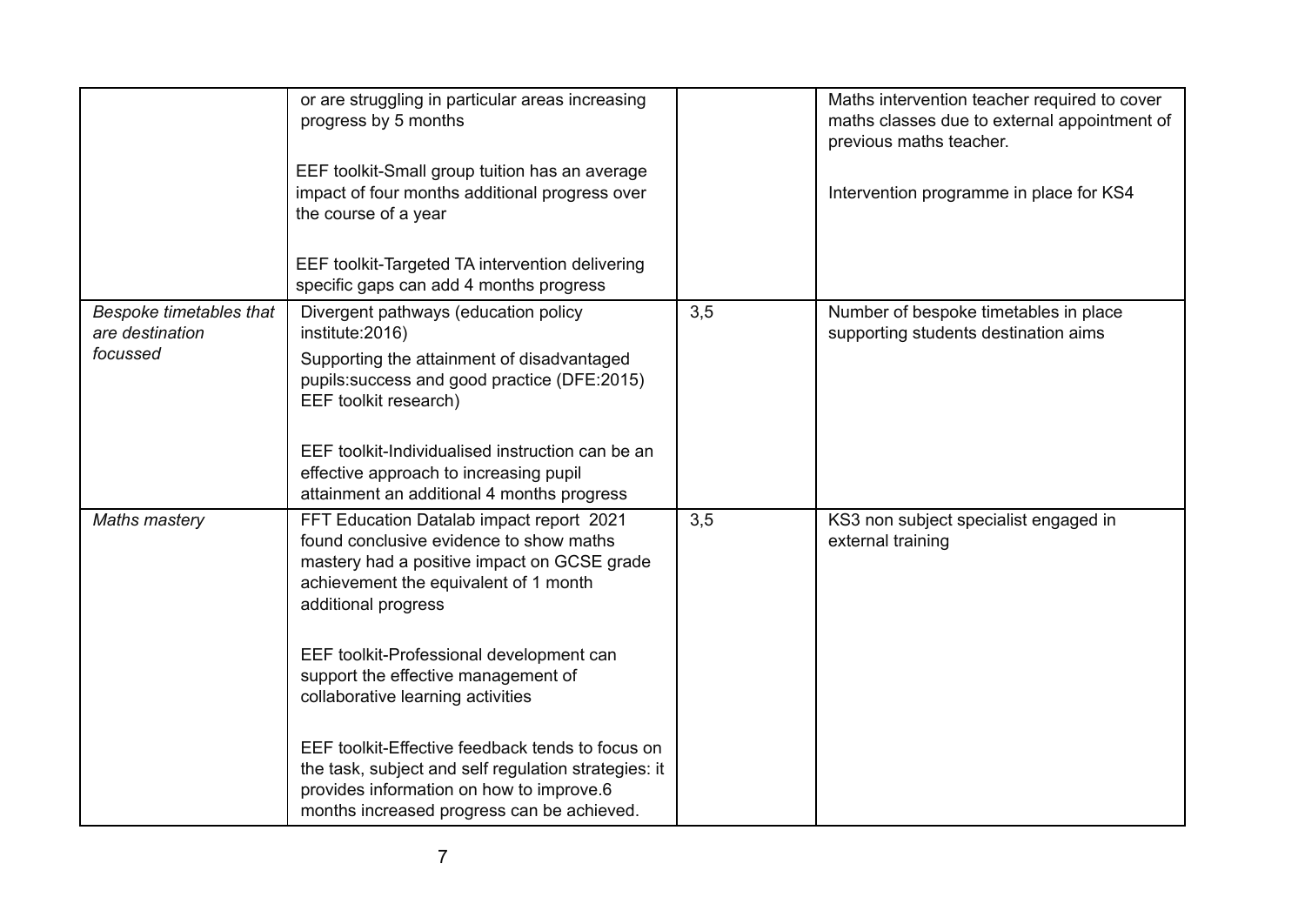|                                                               | EEF Toolkit-Mastery can increase progress by 5<br>months                                                                                                                                           |                |                                                                                           |
|---------------------------------------------------------------|----------------------------------------------------------------------------------------------------------------------------------------------------------------------------------------------------|----------------|-------------------------------------------------------------------------------------------|
| <b>Access to STEM</b><br>training (non subject<br>specialist) | EEF toolkit-Professional development can<br>support the effective management of<br>collaborative learning activities                                                                               | 3,5            |                                                                                           |
| Access to year 6<br><b>English courses</b>                    | EEF toolkit-Professional development can<br>support the effective management of<br>collaborative learning activities                                                                               | 3,5            | SLP moderation opportunities available                                                    |
|                                                               | EEF toolkit-Effective feedback tends to focus on<br>the task, subject and self regulation strategies: it<br>provides information on how to improve.6<br>months increased progress can be achieved  |                |                                                                                           |
| Training and<br>development of Show<br>progress               | "Cultural capital is the essential knowledge that<br>children need to prepare them for their future<br>success." Ofsted                                                                            | $\overline{1}$ | Show progress CPD provided. Students<br>progress closely monitored                        |
|                                                               | EEF toolkit-Effective feedback tends to focus on<br>the task, subject and self regulation strategies: it<br>provides information on how to improve. 6<br>months increased progress can be achieved |                | Progress shared with parents March 22                                                     |
|                                                               | EEF Toolkit metacognition -explicit teaching<br>strategies to help plan, monitor and evaluate<br>specific aspects of learning can be effective<br>adding 7 months progress                         |                |                                                                                           |
| Training and<br>development of<br><b>Emotional works</b>      | Metacognition and self regulation EEF 2018 can<br>deliver an additional 8 months progress                                                                                                          | $\overline{1}$ | Emotion works successfully taught in year 9.<br>Students understanding of self improving. |
| programme                                                     | EEF toolkit-Effective feedback tends to focus on<br>the task, subject and self regulation strategies: it                                                                                           |                |                                                                                           |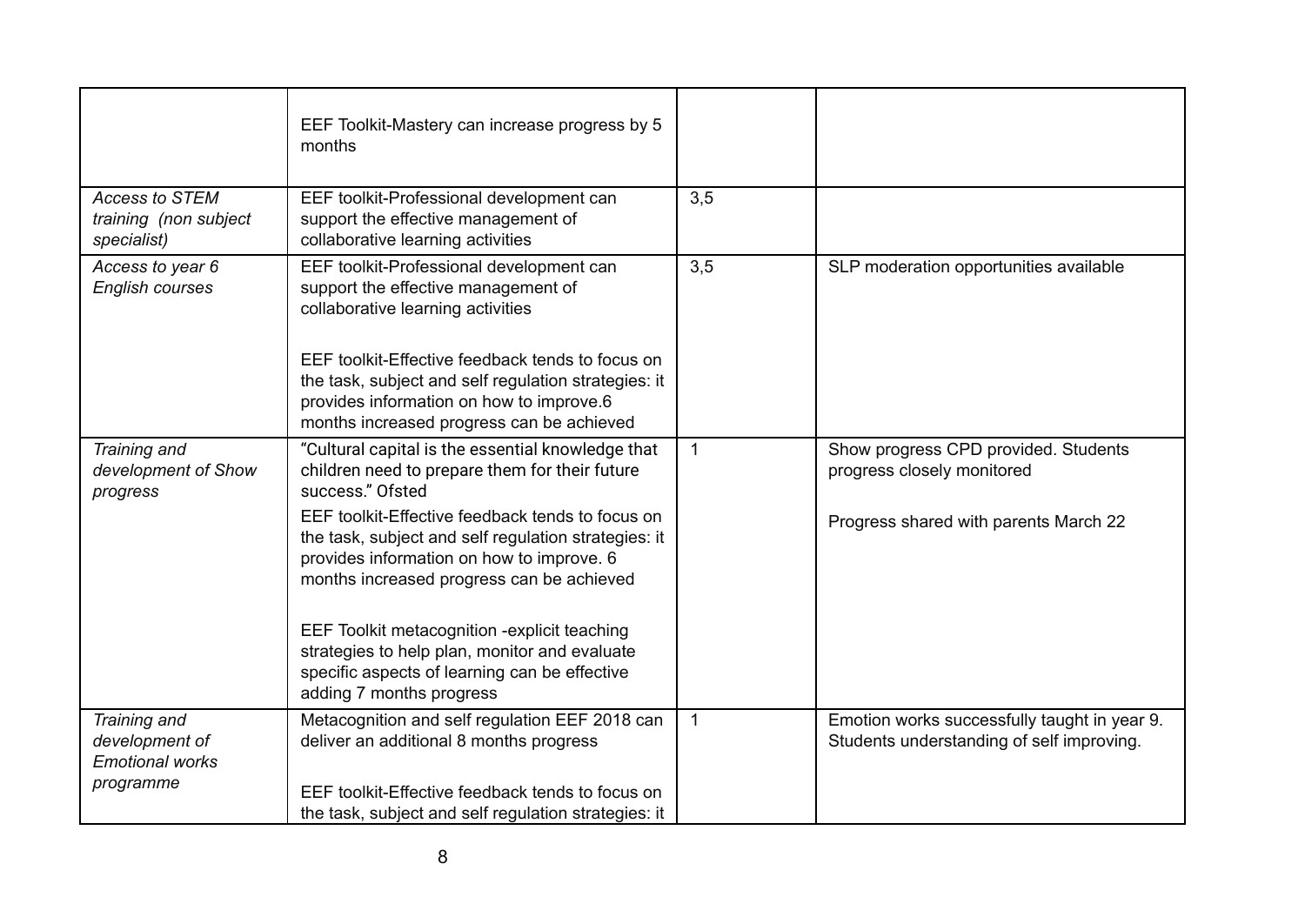|                                                                                                                                                                                            | provides information on how to improve. 6<br>months increased progress can be achieved<br>EEF Toolkit metacognition - explicit teaching<br>strategies to help plan, monitor and evaluate<br>specific aspects of learning can be effective<br>adding 7 months progress                                                                                                                                                                                                                                   |     |                                                  |
|--------------------------------------------------------------------------------------------------------------------------------------------------------------------------------------------|---------------------------------------------------------------------------------------------------------------------------------------------------------------------------------------------------------------------------------------------------------------------------------------------------------------------------------------------------------------------------------------------------------------------------------------------------------------------------------------------------------|-----|--------------------------------------------------|
| Develop planning so<br>that all teachers can<br><i>identify what students</i><br>should know and show<br>so that teachers<br>understand what<br>success looks like and<br>plan accordingly | Rauch and Coe (2019)- the quality of teaching<br>is arguably the single most important thing that<br>teachers and school leaders can focus on to<br>make a difference in children's learning"<br>Use of CPD to improve quality of teaching EEF<br>Sutton trust research high quality teaching has<br>biggest impact on progress of disadvantaged<br><b>learners</b><br>"good teaching is the most important lever<br>schools have to improve outcomes for<br>disadvantaged pupils" EEF PP guidance 2019 | 6,5 | CPD sessions by T and L coach run and<br>planned |

# **Targeted academic support (for example, tutoring, one-to-one support structured interventions)**

Budgeted cost: £*4 000*

| <b>Activity</b>       | Evidence that supports this approach                                                                                 | Challenge<br>number(s)<br>addressed | <b>Progress March 22</b>                     |
|-----------------------|----------------------------------------------------------------------------------------------------------------------|-------------------------------------|----------------------------------------------|
| Academic Gap analysis | Recovery curriculum in class pace providing<br>cross curricular links to support and accelerate<br>closing the gaps. | 3, 5                                | Interventions and destination focus in place |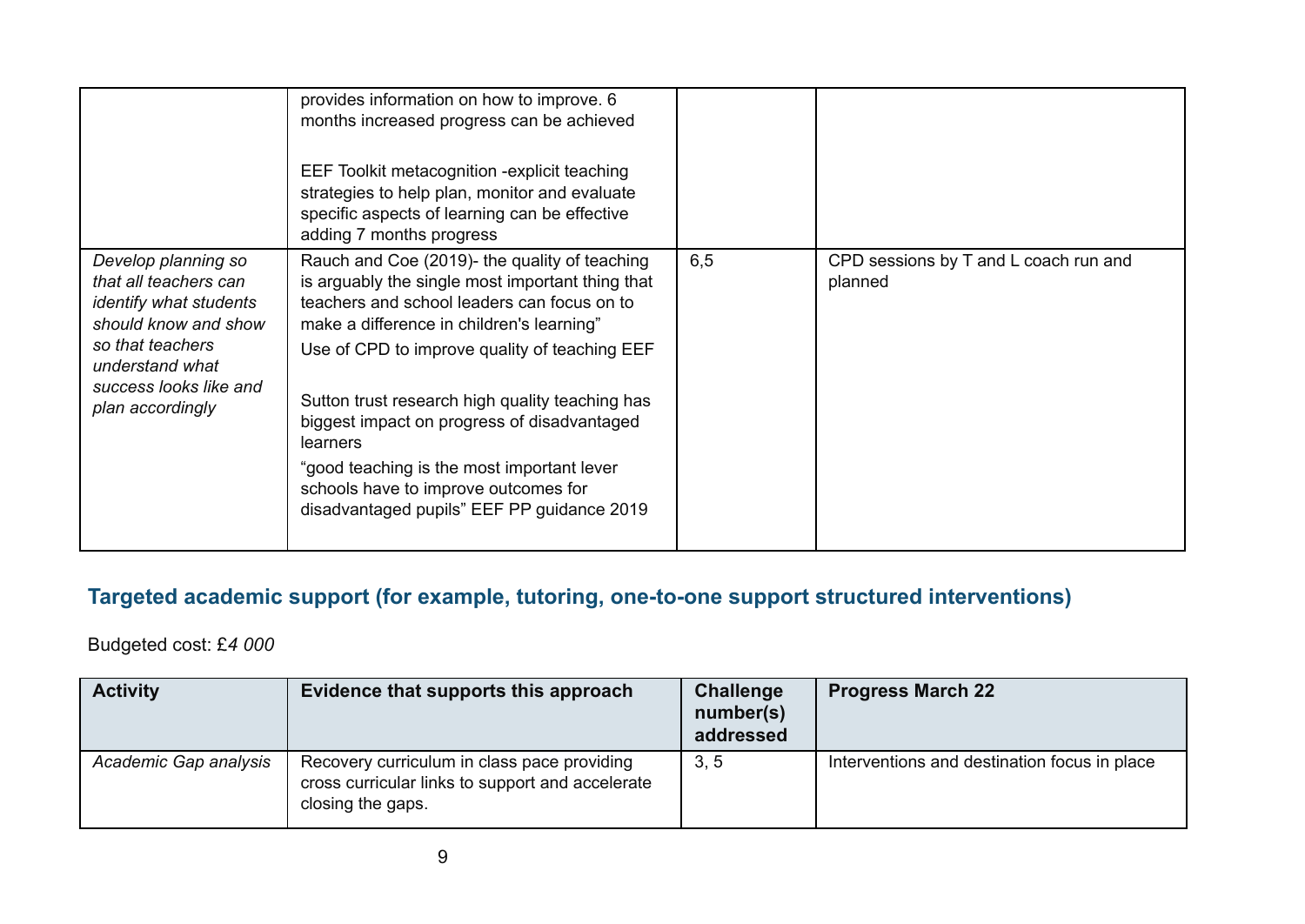|                                                                                        | Bespoke interventions in place<br>Destination focussed curriculum in place for<br>students transitioning at KS4&5 to support social<br>and academic progress ensuring a successful<br>transition.                                                                                                                                                                                                                                                                                                                                                                                                           |      | Bespoke timetables in place                                              |
|----------------------------------------------------------------------------------------|-------------------------------------------------------------------------------------------------------------------------------------------------------------------------------------------------------------------------------------------------------------------------------------------------------------------------------------------------------------------------------------------------------------------------------------------------------------------------------------------------------------------------------------------------------------------------------------------------------------|------|--------------------------------------------------------------------------|
| 1:1 academic<br>intervention map in<br>place                                           | EEF improving literacy guidance report (2019)<br>recommendation 7 is to provide quality literacy<br>interventions and appropriate assessment tools<br>to match students to relevant interventions.<br>EEF 2020 1:1 tuition can deliver 5 additional<br>months progress.                                                                                                                                                                                                                                                                                                                                     | 3, 5 | English TA3 supporting individual and small<br>groups                    |
| <b>Bespoke timetables</b><br>including 1:1<br>intervention with a<br>destination focus | EEF toolkit-Individualised instruction can be an<br>effective approach to increasing pupil attainment<br>an additional 4 months progress<br>EEF toolkit-1:1 tuition might be an effective<br>strategy for providing targeted support for pupils<br>that are identified as having low prior attainment<br>or are struggling in particular areas increasing<br>progress by 5 months<br>EEF toolkit-Small group tuition has an average<br>impact of four months additional progress over<br>the course of a year<br>EEF toolkit-Targeted TA intervention delivering<br>specific gaps can add 4 months progress | 3,5  | In place                                                                 |
| Dyslexia support                                                                       | EEF toolkit-Targeted TA intervention delivering<br>specific gaps can add 4 months progress                                                                                                                                                                                                                                                                                                                                                                                                                                                                                                                  | 3    | External support purchased. TA training in<br>house, software purchased. |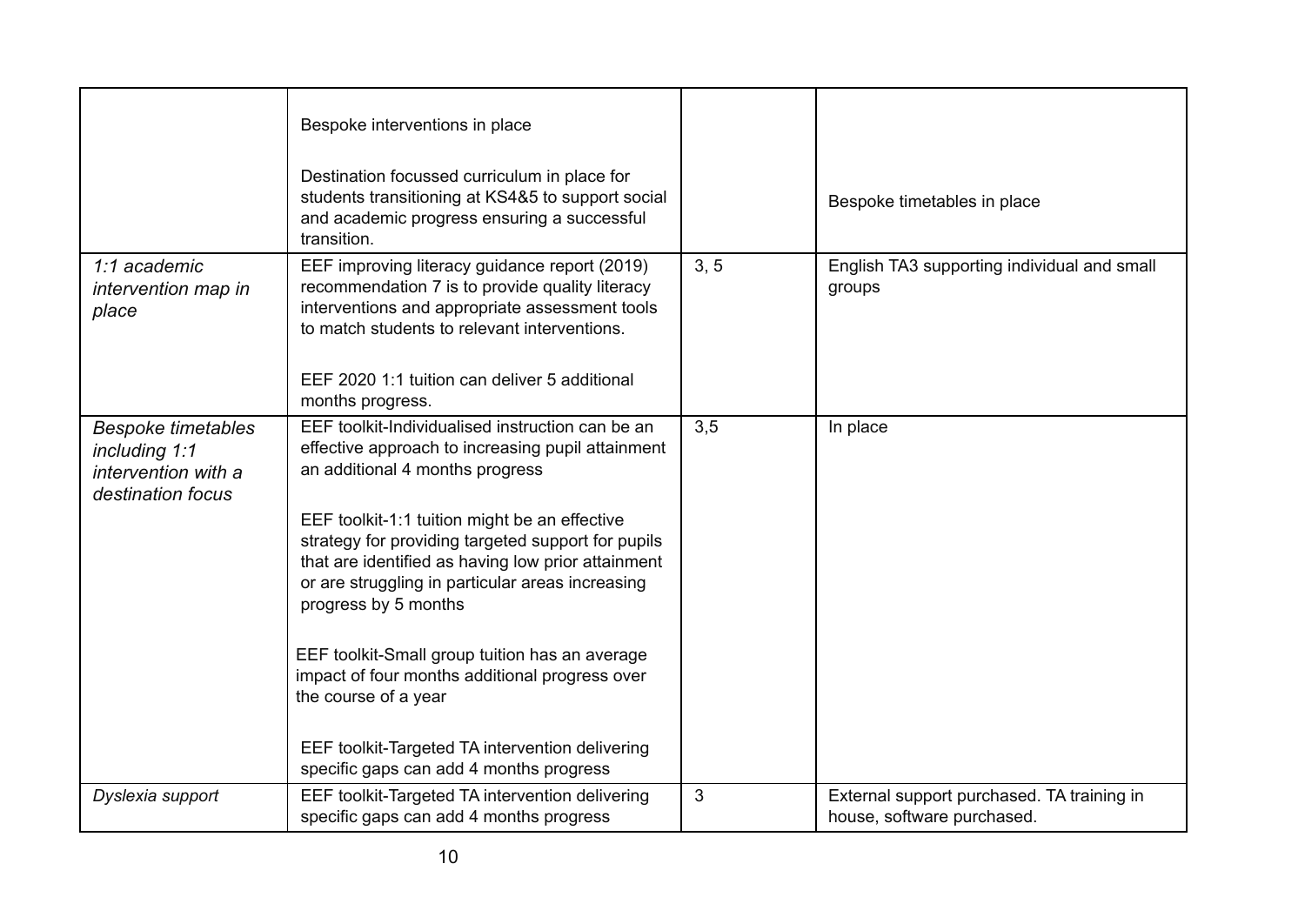| Access to a chrome<br>book and wifi | Homework linked to classwork can provide 5<br>months increased progress.                                                                                                                                                                                | $\overline{4}$ | All students have been provided with a<br>chromebook                            |
|-------------------------------------|---------------------------------------------------------------------------------------------------------------------------------------------------------------------------------------------------------------------------------------------------------|----------------|---------------------------------------------------------------------------------|
|                                     | Developing and understanding that challenges<br>the perception that school is school and home is<br>home.                                                                                                                                               |                | Home learning opportunities are provided                                        |
| Address language                    | Hart and Risley (1995-meaningful differences in                                                                                                                                                                                                         | 3,4,5          | SALT employed by school.                                                        |
| deficit of students                 | everyday experience of young American<br>children)                                                                                                                                                                                                      |                | SALT works with individuals and groups                                          |
|                                     | Over four years, researches recorded that an<br>average child in a; professional family<br>accumulated experience of almost 45 million<br>words; in a working class family, 26 million<br>words; and in a family receiving welfare, 13<br>million words |                | Shared vocabulary in lessons and on website<br>to encourage parental engagement |
|                                     | Talk about talk: reviewing opracy in English<br>primary education,-D Jones 2017-Taylor and<br>Francis                                                                                                                                                   |                |                                                                                 |
|                                     | Oral language approaches can provide 6 months<br>additional progress                                                                                                                                                                                    |                |                                                                                 |
|                                     | SALT available on site 4 days a week                                                                                                                                                                                                                    |                |                                                                                 |

# **Wider strategies (for example, related to attendance, behaviour, wellbeing)**

Budgeted cost: £ *10 000*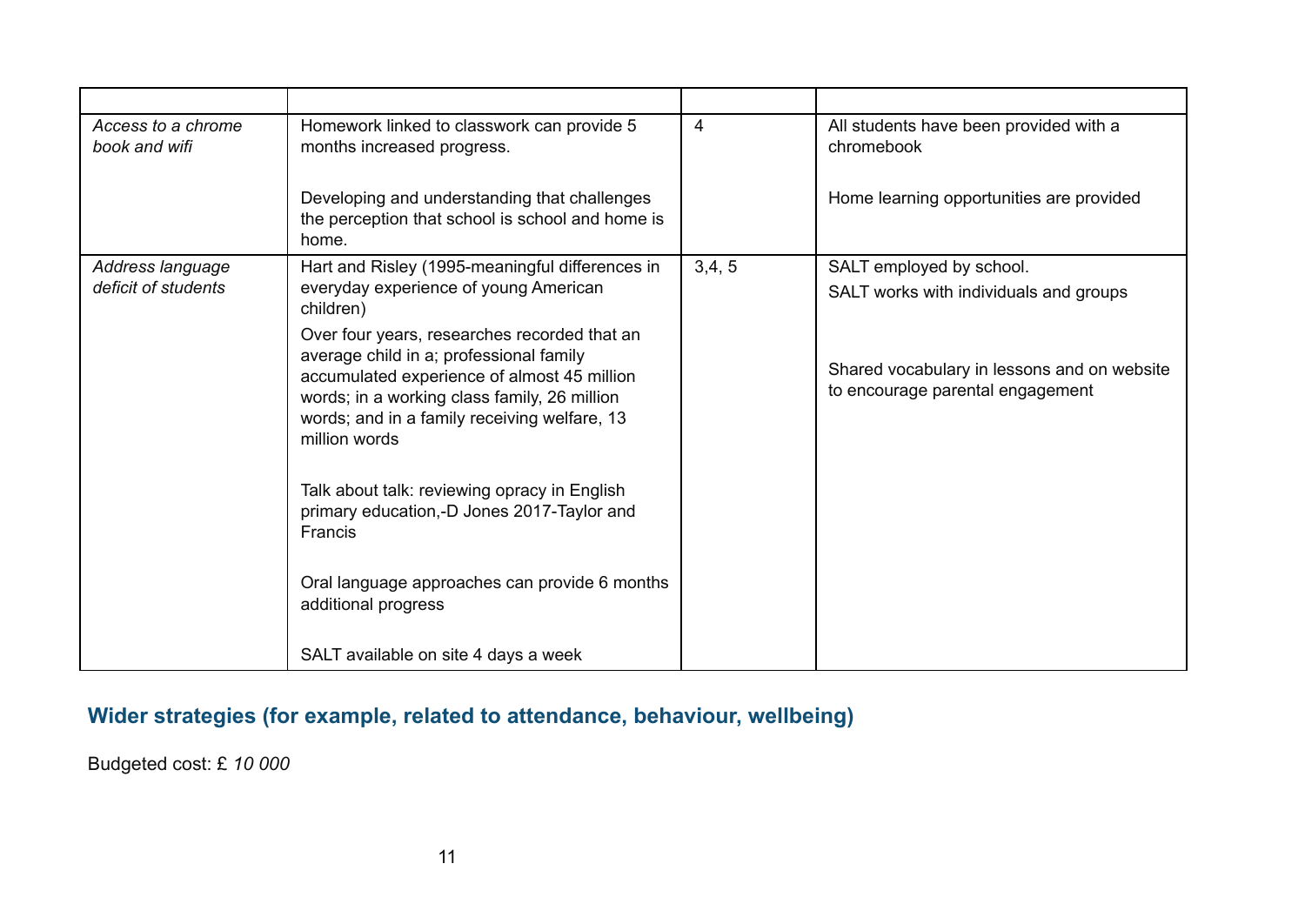| <b>Activity</b>                                            | Evidence that supports this approach                                                                                                                                                                                                                                                                                                                                                 | <b>Challenge</b><br>number(s)<br>addressed | <b>Progress March 22</b>                                                                                                                              |
|------------------------------------------------------------|--------------------------------------------------------------------------------------------------------------------------------------------------------------------------------------------------------------------------------------------------------------------------------------------------------------------------------------------------------------------------------------|--------------------------------------------|-------------------------------------------------------------------------------------------------------------------------------------------------------|
| One to one Provision<br>map in place                       | EEF Toolkit-metacognition and self regulation<br>can increase progress by 7 months                                                                                                                                                                                                                                                                                                   | $\mathbf{1}$                               | Map in place and updated regularly                                                                                                                    |
|                                                            | EEF toolkit-Outdoor adventure learning can<br>have positive outcomes in terms of self-efficacy,<br>Motivation and teamwork.                                                                                                                                                                                                                                                          |                                            | Forest school in place and peer teaching<br>occurring including a local primary school                                                                |
| Career support-Food<br>ingredients                         | Hunger causes our bodily and mental functions<br>to weaken and fail. When the brain detects a<br>potential scarcity of food, it diverts bandwidth<br>and attention towards the need to find food.<br>Finding food becomes, to the brain, far more<br>important than listening to a teacher. Calories<br>provide energy without energy students will not<br>thrive in their learning. | 1, 2                                       | Breakfast club, interventions and food<br>ingredients in place<br>additional food sesion in place for a student<br>whose destination is hospiitality. |
| Wellbeing-Access to the<br>gym                             | EEF Toolkit-Physical activity can increase<br>progress by 1 month                                                                                                                                                                                                                                                                                                                    | 1                                          | In place, several students accessing the<br>Gym with AHD                                                                                              |
| <b>Breakfast club</b>                                      | "87 percent of teachers agreed that children who<br>do not regularly eat a substantial breakfast in<br>the morning, before their lessons begin, could<br>fall behind academically compared to those who<br>do eat a substantial breakfast regularly" Heinz<br>September 2020.                                                                                                        | 2                                          | In place                                                                                                                                              |
| <b>Access to ACE</b><br>(Adverse childhood<br>Experiences) | EEF Toolkit-metacognition and self regulation<br>can increase progress by 7 months                                                                                                                                                                                                                                                                                                   | $\mathbf{1}$                               | Training planned                                                                                                                                      |
| Parental support,<br>transport and relevant<br>courses     | Students who receive appropriate affective<br>support perform better in schools (Deslandes et<br>al 1997                                                                                                                                                                                                                                                                             | 3                                          | School provision map<br>PSA record of contact/support in place                                                                                        |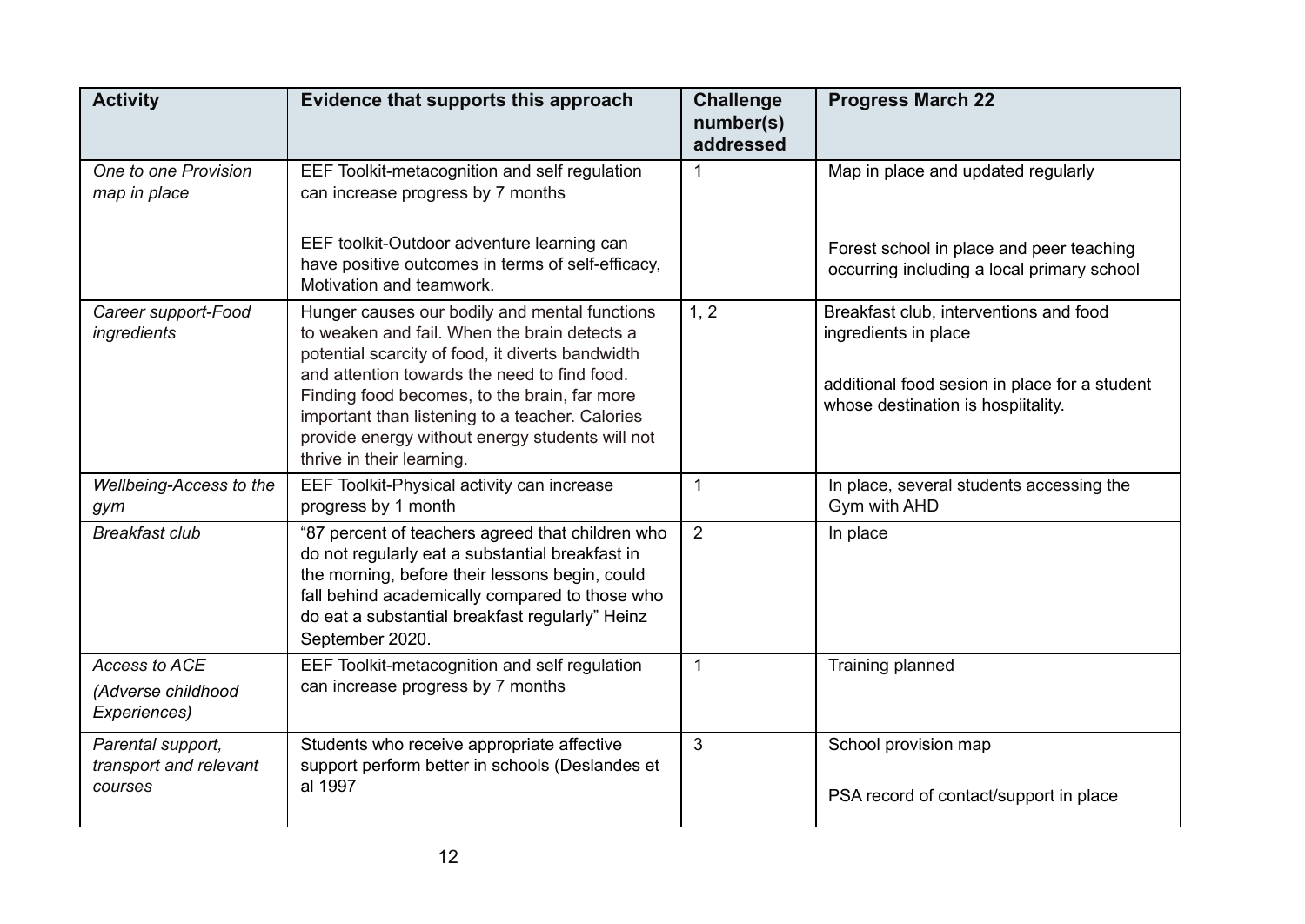|                                                                                       | EEF toolkit suggests that positive parenteral<br>engagement can increase by 4 months student<br>progression                    | Excellent parent relationships in place                                |
|---------------------------------------------------------------------------------------|--------------------------------------------------------------------------------------------------------------------------------|------------------------------------------------------------------------|
| Developing resilience<br>and independence<br>through accessing the<br>local community | National Autism Society Report actions for the<br>school-Build in sabotage into students<br>experiences to develop resilience. | Independent lunch times in place<br>School targeting advanced practise |
|                                                                                       | EEF Toolkit-metacognition and self regulation<br>can increase progress by 7 months                                             | recognition from NAS                                                   |

### **Total budgeted cost: £** *39 000*

# **Part B: Review of outcomes in the previous academic year.**

### **Pupil premium strategy outcomes**

This details the impact that our pupil premium activity had on pupils in the 2020 to 2021 academic year.

*Due to COVID-19, performance measures have not been published for 2020 to 2021, and 2020 to 2021 results will not be used to hold schools to account. Given this, please point to any other pupil evaluations undertaken during the 2020 to 2021 academic year, for example, standardised teacher administered tests or diagnostic assessments such as rubrics or scales.*

*Throughout the pandemic the school remained open including holidays and bank holidays up to summer 20 supporting our most vulnerable students and students of key workers. Blended learning and social zooms became commonplace. All families were contacted weekly and those who were most vulnerable were supported by doorstep visits. Food parcels and the provision to enable families to access vouchers for FSM was quickly put in place.*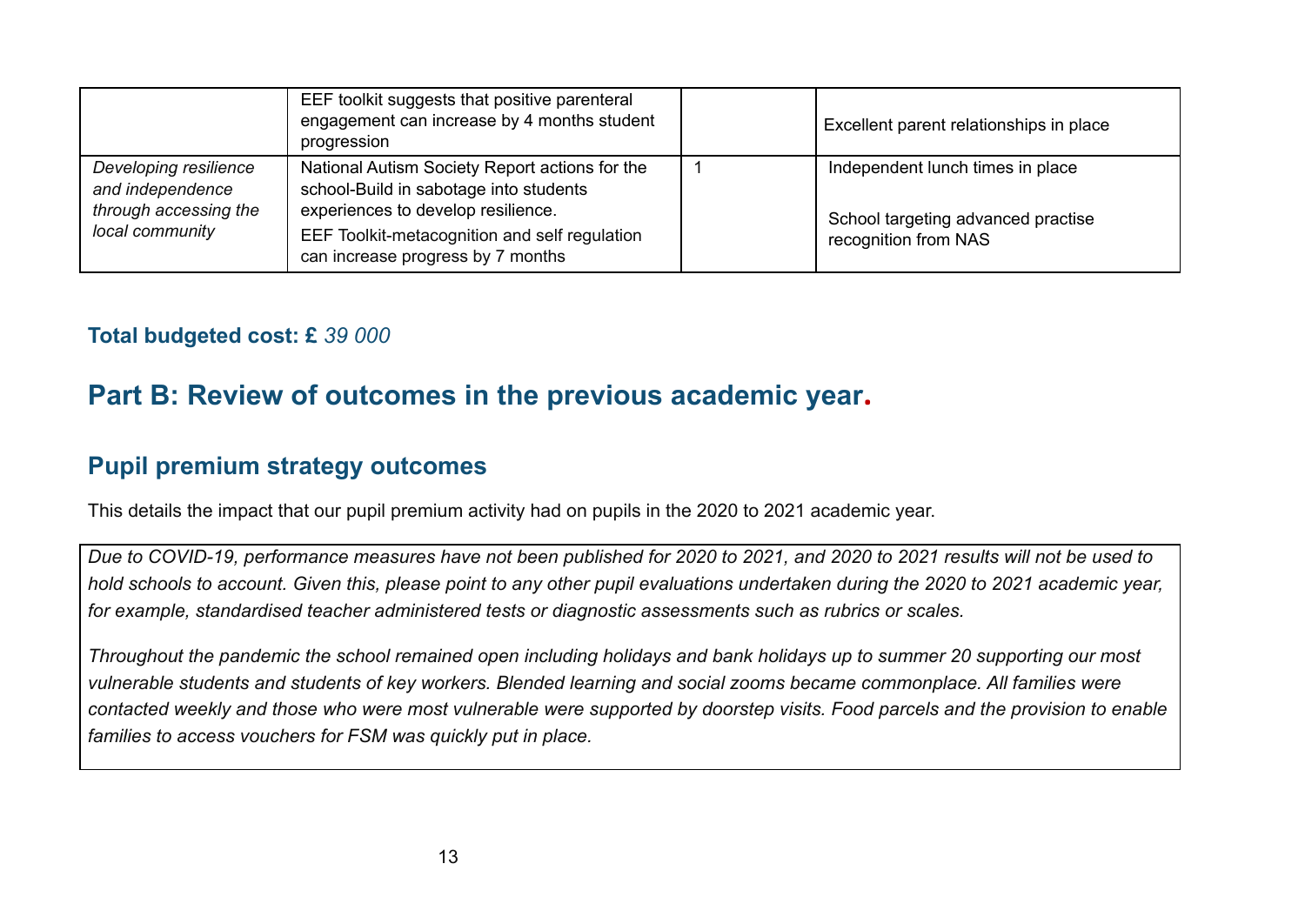*100% of parents who responded to our survey (44) said they felt the school had taken steps to keep their child safe during covid. 88.6% of parents felt the provision provided during lock down was at least good. Only one respondent did not feel students were supported to return to school following national lockdown.*

#### **20-21 summary**

#### **Improvements to students self esteem**

The covid lock down impacted tremendously on the students social progress, resilience and consequently self esteem. Students have stopped seeing their autism as a difference and returned to seeing it as a deficiency. Students' well being has been affected which can manifest itself in lack of engagement, fear of failure and coping behaviours of distraction which challenge. Previously as students progressed through the school there was a drop in physical interventions as the year progressed. This was caused by increased staff knowledge of student triggers, students developing resilience and knowledge of self through positive interventions. Staff became more tuned to students' triggers and students started to develop their resilience. This, twinned with the expansion of the behaviour team saw a considerable drop in the need for positive handling. Since students have returned from lockdown we are seeing incidents where KS4 and 5 students have required physical support. This was not the case previously.

The lack of collective celebration events has meant students are not getting positive reinforcement alongside their peers. While "zoom" events can allow the sharing of success it is no comparison to actually sharing in the success collectively. External visitors to the school were discouraged due to covid protocols which has meant the students have not been immersed with others achievements. College visits and work placements were stopped narrowing students' understanding.

When working at home students who found tasks difficult would not seek help in front of their peers and staff could not pick up on signals from a far. Students parents may not have been able to help. many autisic students also find the concept of doing school work away from school as unfair. Engagement was mixed with some students embracing the experience but many PP students opted to not participate and face potential failure.

School provided a happy and safe environment throughout lockdown offering respite for many families and support for key workers. Students engaged in social activities and families supported to maintain students wellbeing.

#### **Careers**

Again the pandemic affected progress with no career events taking place, college visits where virtual and work placements stopped.